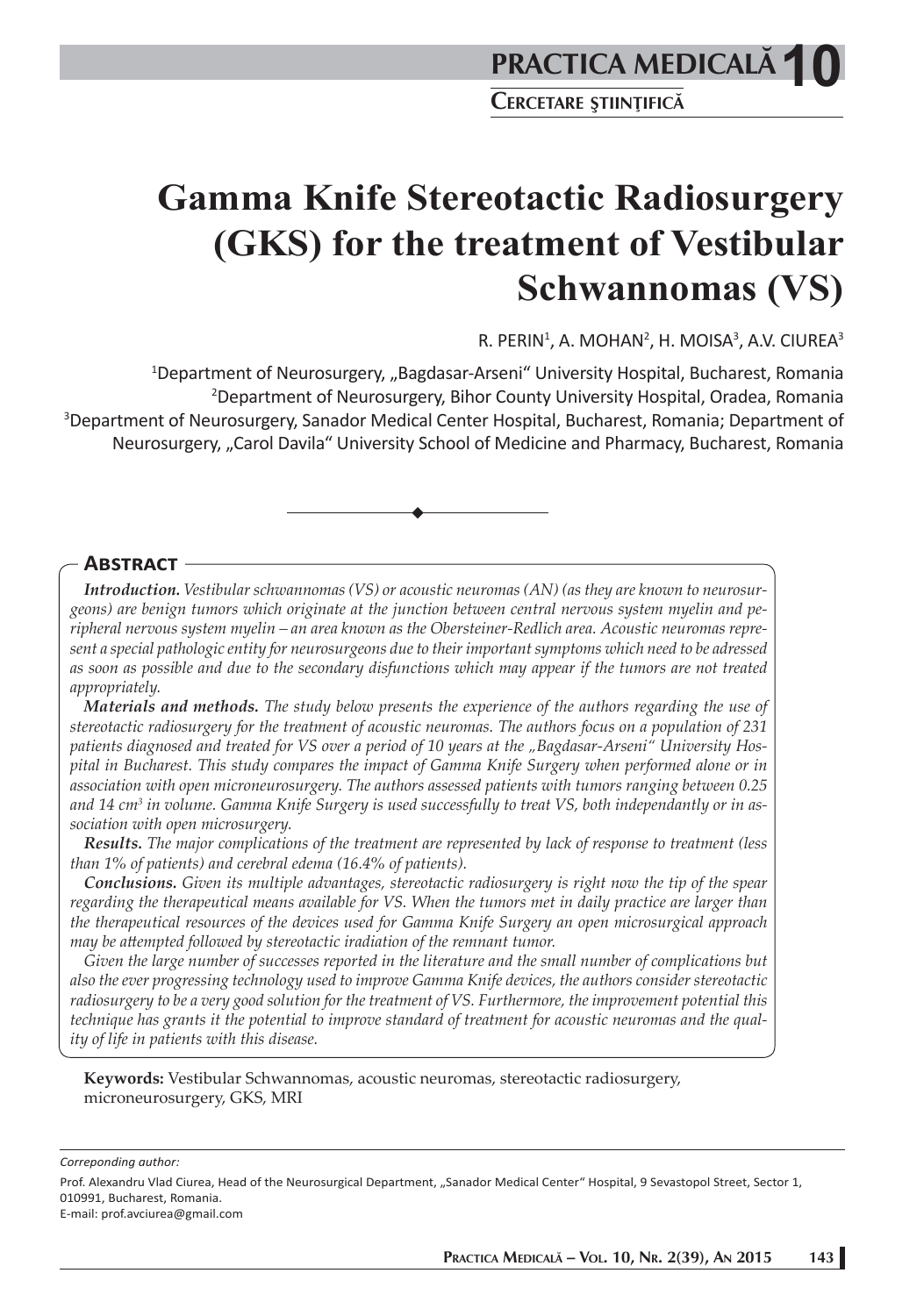#### **INTRODUCTION**

Vestibular Schwannomas (also known as acoustic neuromas) are tumors which were described for the first time by Sandifort in 1777 (1) and which were successfully removed for the first time by Sir Charles Balance. These benign tumors have a slow growth and are derived from Schwann cells in nerve roots (more specifically the Obersteiner-Redlich area in which tranzition is made from "central" myelin  $-$  produced by oligodendrocytes  $-$  and "peripheral" myelin produced by Schwann cells. These tumors appear frequently in the eight cranial nerve (VIII).

Vestibular Schwannomas (Fig. 1) are relatively rare tumors with a reported incidence between 0.5 and 1.7 cases for every 100,000 people. These tumors appear mostly in the 5th or 6th decade of life and are rarely present in young patients (mostly in patients with neurofi-



*FIGURE 1. Giant acousti c neuroma with obstructi ve hydrocephalus. (MRI aspect) Reproduced from Ciurea A.V. "Tratat de neurochirurgie" (in Romanian) Vol. I. 2010.*

bromatosis II). VS account for 6-8% of all intracranial tumors and between 25 and 33% of all the tumors in the posterior cranial fossa. (2,6) Despite the lack of studies regarding the precise development of these tumors, a growing number of literature reports show that acoustic neuromas grow between 0.2 and 2 mm a year. (7)

Due to the astonishing work of Prof. Dr. Lars Leksell (a professor of neurosurgery from Sweden), Prof. Dr. Ladislau Steiner (a Romanianborn professor of neurosurgery) and Prof. Dr. Borje Larsson (a radiobiologist from Sweden), in 1967 at the Karolinska Institute of Sweden, the first Gamma Knife Stereotactic Radiosurgery unit is built, designed to deliver precise microdoses of radiation to various lesions of the human brain in order to destroy them. (8) Tipically, a Gamma Knife stereotactic radiosurgery machine has 201 sources of Cobalt-60 of about 30 Curie. These sources are carefully enclosed into a shielded mechanism in such a way that no secondary beam of radiation is produced. Using a helmet with various orifices that is mounted on the head of the patient, the 201 beams of radiation converge into a single point, deep into the human brain where they induce sclerosis of the targeted lesion. (Fig. 2) This of course would not be possible without accurate MRI studies of the brain and the lesion.

If initially all VS had surgical indication as first intent solution, the progress of technology and the birth of Gamma Knife stereotactic radiosurgery changed the trend, making therapy more easy. Thus, today, Gamma Knife surgery is routinely used in countries in Western Europe while open microsurgery is reserved only as a back-up solution or is employed in very large tumors, where the structures of the cerebello-pontine angle and the posterior cranial fossa need to be decompressed.



*FIGURE 2. Cross-secti on through a Gamma-Knife device*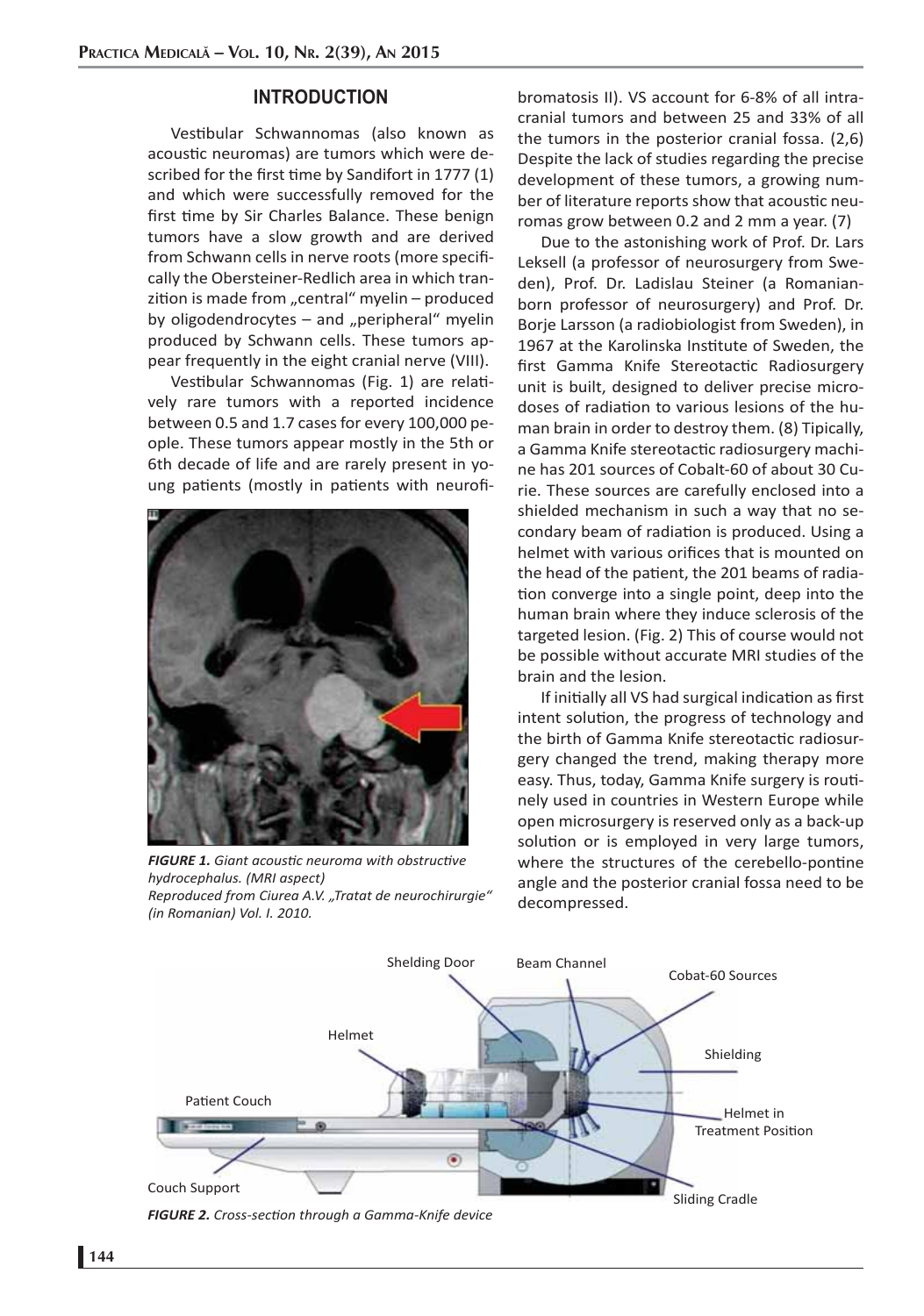Stereotactic radiosurgery is a relatively new method which uses convergent beams of ionizing radiations to inactivate or destroy one or more well-defined targets in the Central Nervous System, without ever needing an incision. The main advantages of the method are the fact that the multiple beams of radiation have no impact on surrounding brain tissue, the ammount of time spent in the hospital is reduced to a minimum, there is no need for general anesthesia and the results of this technique are excellent while having minimal complications. Using this technique, control rates of up to 93- 97% were achieved accompanied by hearing improvement in some cases. (10-15)

### **MATERIALS AND METHODS**

The authors present a study of 231 consecutive patients, diagnosed, treated and followedup for VS over a period of 10 years (Jan. 2004 – Jan. 2014) at the "Bagdasar-Arseni" University Hospital in Bucharest. All the patients have, at some point during their treatment, received Gamma Knife Surgery, either as first intention treatment or as a follow-up treatment after open microsurgery. All the patients were subjected to a protocol consisting of Clinical Assessment, Computed Tomography imaging, Admission, MRI Imaging, GKS/Surgery + GKS, Recovery, Discharge, Follow-up. (See Table 1) The followup period ranges between 3 and 7 years and consisted of clinical and MRI investigations every 6 months for the first 3 years, after which MRI imaging was performed yearly. The authors excluded from the study all patients that had been admitted for tumor relapses.

During this study, the authors used a Model C Gamma Knife Surgery Device, outfitted with an advanced three-dimensional positioning system of the patient in relationship with the radiation sources. The System was installed at the "Bagdasar-Arseni" University Hospital in 2004 and since then a number of more than 2194 interventions were performed. Out of the 2194 interventions, a number of 231 were for patients with VS. The mean tumor volume for the 231 patients was of 5.35  $cm<sup>3</sup>$ , ranging from 0.25  $cm<sup>3</sup>$  and up to 14.0  $cm<sup>3</sup>$ . For the treatment of these tumors the authors used between 1 and 15 doses of radiation with a marginal dose ranging between 12 and 14 Gy, on isodoses ranging between 45 and 60%. (See Table 1 for decision making algorhythm).

#### *TABLE 1. Acousti c Neuroma decision making algorhythm*

*Reproduced from "Radiosurgery Practi ce Guideline Initi ati ve, Stereotacti c Radiosurgery for pati ents with Vesti bular Schwannomas. Radiosurgery Practi ce Guideline Report" #4-06, 2006*

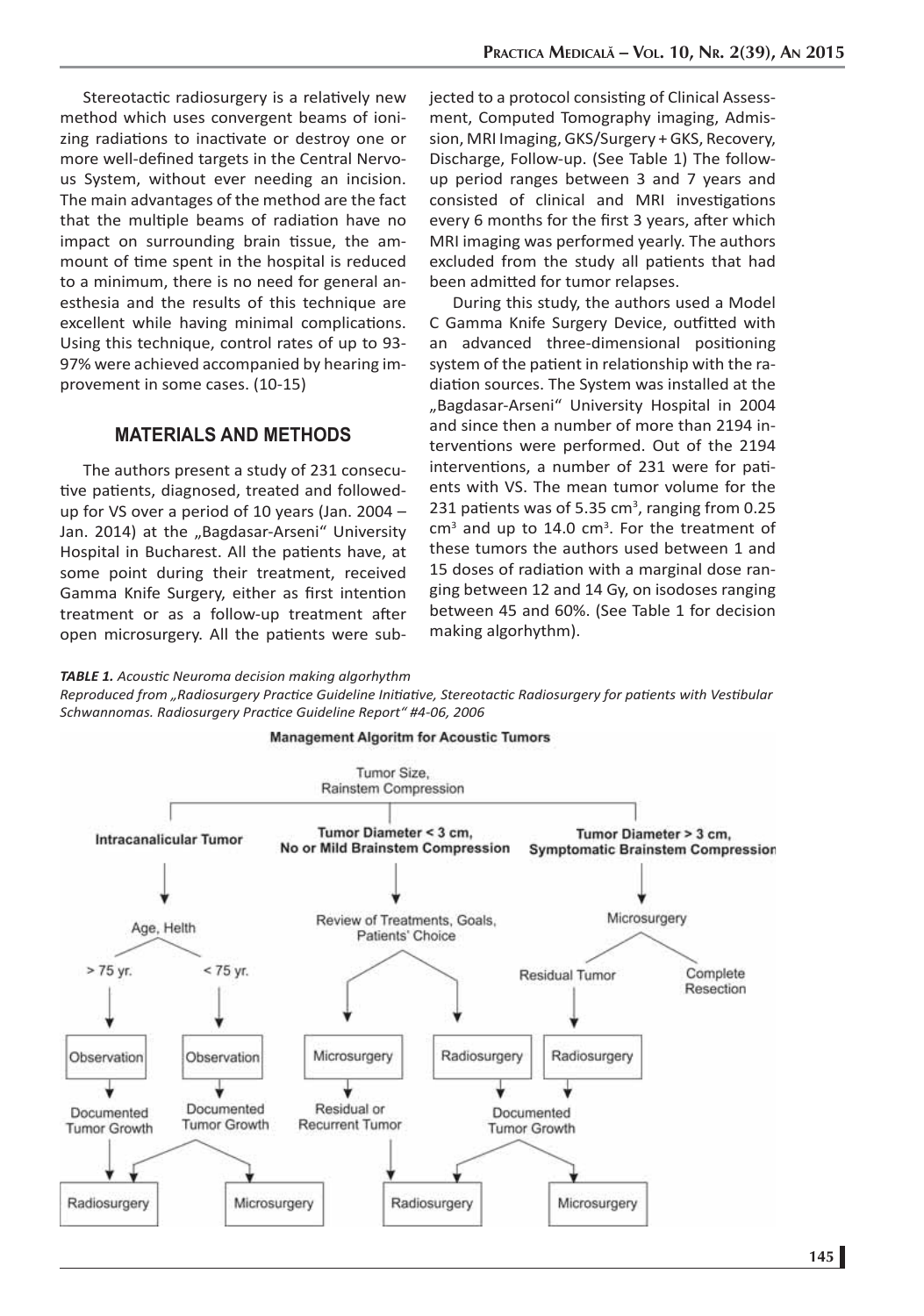A number of 127 patients had been previously operated on, and were receiving secondary iradiation for the remnant tumor, while 104 patients received Gamma Knife Surgery as first intent therapy, given the fact that their tumors were smaller than  $3 \text{ cm}^3$  – which is an important criteria for successful first intent radiosurgery. Nevertheless, the critical volume of 3  $\text{cm}^3$  can be achieved using an open surgical intervention followed by Gamma Knife Surgery – a technique used with great success in the case of large tumors in very difficult locations.

# **RESULTS**

The results were divided into two groups based on whether the patient had received GKS as first intent therapy (Group 1) or whether the patients received GKS after prior microsurgery (Group 2).

Group 1: For the 104 patients that received Gamma Knife surgery, a number of 71 (68.2%) patients showed tumor regression (Fig. 3a and 3b). A number of 31 patients (29.8%) did not show any sign of regression while the tumor maintained its dimension. A number of 2 patients (2%) showed no response to treatment as the tumors grew (Fig. 4a and 4b).

Group 2: For the 127 patients that were operated on and then received Gamma Knife Surgery, 90 patients (71%) showed shrinkage of the tumor, 33 patients (26%) showed constant tumor dimension while 4 patients (3%) showed a slow growth of the tumor.



*FIGURES 3a and 3b. Vestibular Schwannoma during treatment (a) and check-up at two years; (b) Notice the decrease in size.*



*FIGURES 4a and 4b. Vesti bular Schwannoma in a pati ent 4 years aft er Gamma Knife Surgery. Tumor size grew from 7 mm (a) to 15 mm (b) as the patient was unresponsive to GKS. The decision was taken to operate the patient.*